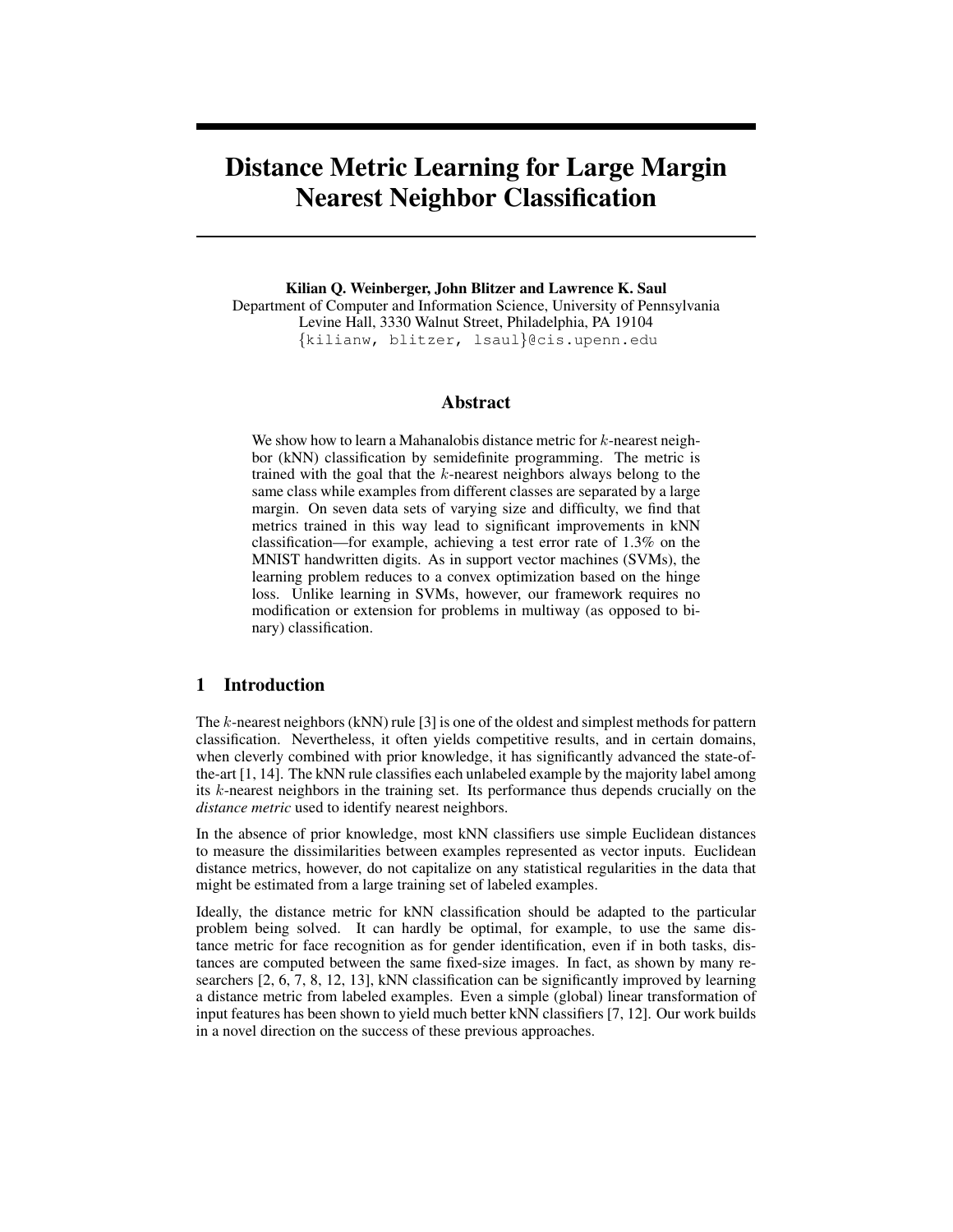In this paper, we show how to learn a Mahanalobis distance metric for kNN classification. The metric is optimized with the goal that k*-nearest neighbors always belong to the same class while examples from different classes are separated by a large margin.* Our goal for metric learning differs in a crucial way from those of previous approaches that minimize the pairwise distances between *all* similarly labeled examples [12, 13, 17]. This latter objective is far more difficult to achieve and does not leverage the full power of kNN classification, whose accuracy does *not* require that all similarly labeled inputs be tightly clustered.

Our approach is largely inspired by recent work on neighborhood component analysis [7] and metric learning by energy-based models [2]. Though based on the same goals, however, our methods are quite different. In particular, we are able to cast our optimization as an instance of semidefinite programming. Thus the optimization we propose is convex, and its global minimum can be efficiently computed.

Our approach has several parallels to learning in support vector machines (SVMs)—most notably, the goal of margin maximization and a convex objective function based on the hinge loss. In light of these parallels, we describe our approach as *large margin nearest neighbor* (LMNN) classification. Our framework can be viewed as the logical counterpart to SVMs in which kNN classification replaces linear classification.

Our framework contrasts with classification by SVMs, however, in one intriguing respect: it requires no modification for problems in multiway (as opposed to binary) classification. Extensions of SVMs to multiclass problems typically involve combining the results of many binary classifiers, or they require additional machinery that is elegant but nontrivial [4]. In both cases the training time scales at least linearly in the number of classes. By contrast, our learning problem has no explicit dependence on the number of classes.

## 2 Model

Let  $\{(\vec{x}_i, y_i)\}_{i=1}^n$  denote a training set of n labeled examples with inputs  $\vec{x}_i \in \mathcal{R}^d$  and discrete (but not necessarily binary) class labels  $y_i$ . We use the binary matrix  $y_{ij} \in \{0, 1\}$  to indicate whether or not the labels  $y_i$  and  $y_j$  match. Our goal is to learn a linear transformation  $\mathbf{L} \colon \mathcal{R}^d \to \mathcal{R}^d$ , which we will use to compute squared distances as:

$$
\mathcal{D}(\vec{x}_i, \vec{x}_j) = \|\mathbf{L}(\vec{x}_i - \vec{x}_j)\|^2. \tag{1}
$$

Specifically, we want to learn the linear transformation that optimizes kNN classification when distances are measured in this way. We begin by developing some useful terminology.

#### Target neighbors

In addition to the class label  $y_i$ , for each input  $\vec{x}_i$  we also specify k "target" neighbors that is, k other inputs with the same label  $y_i$  that we wish to have minimal distance to  $\vec{x}_i$ , as computed by eq. (1). In the absence of prior knowledge, the target neighbors can simply be identified as the  $k$  nearest neighbors, determined by Euclidean distance, that share the same label  $y_i$ . (This was done for all the experiments in this paper.) We use  $\eta_{ij} \in \{0, 1\}$  to indicate whether input  $\vec{x}_j$  is a target neighbor of input  $\vec{x}_i$ . Like the binary matrix  $y_{ij}$ , the matrix  $\eta_{ij}$  is fixed and does not change during learning.

#### Cost function

Our cost function over the distance metrics parameterized by eq. (1) has two competing terms. The first term penalizes large distances between each input and its target neighbors, while the second term penalizes small distances between each input and all other inputs that do not share the same label. Specifically, the cost function is given by:

$$
\varepsilon(\mathbf{L}) = \sum_{ij} \eta_{ij} \|\mathbf{L}(\vec{x}_i - \vec{x}_j)\|^2 + c \sum_{ijl} \eta_{ij} (1 - y_{il}) \left[1 + \|\mathbf{L}(\vec{x}_i - \vec{x}_j)\|^2 - \|\mathbf{L}(\vec{x}_i - \vec{x}_l)\|^2\right]_+,
$$
\n(2)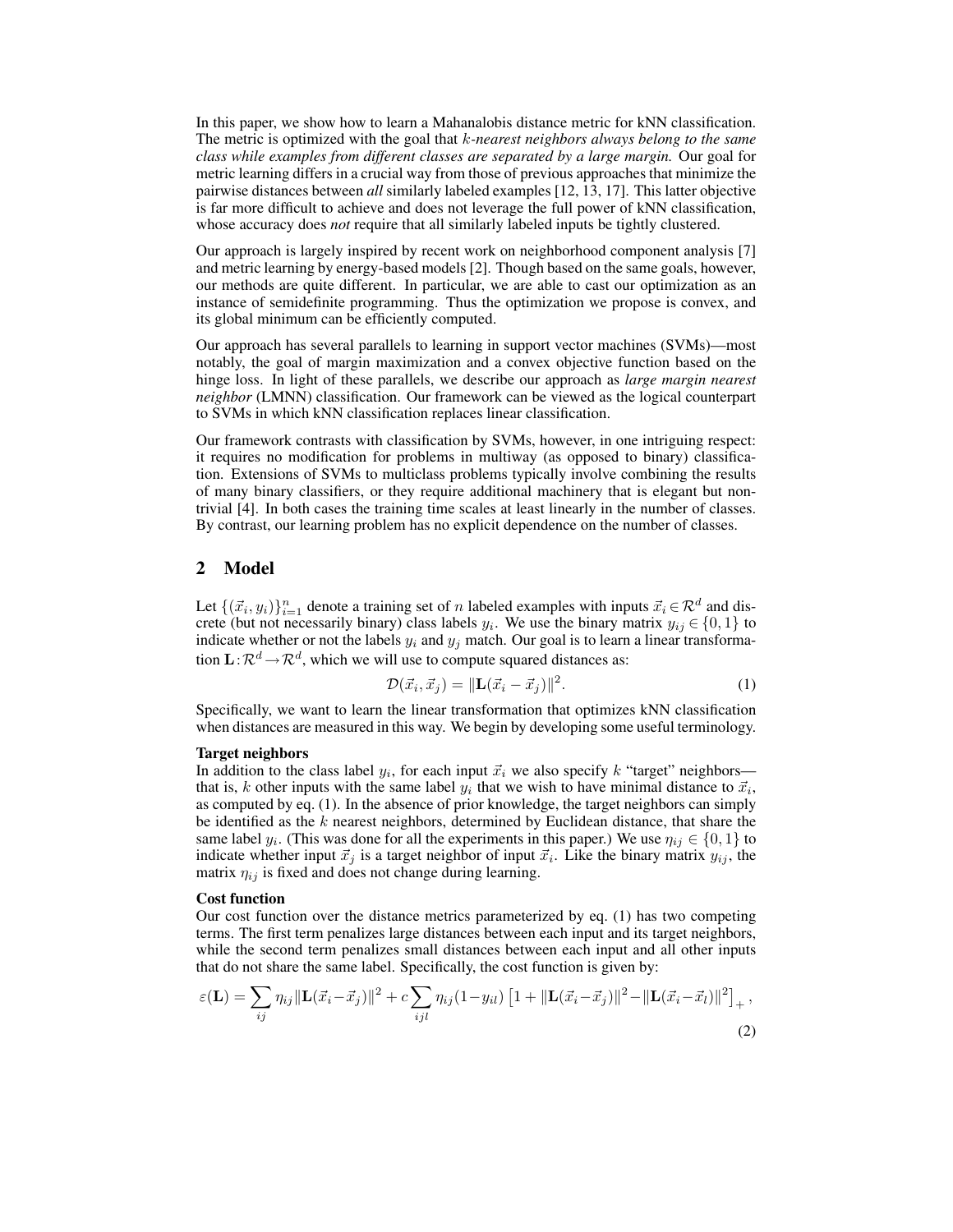where in the second term  $|z|_+ = \max(z, 0)$  denotes the standard hinge loss and  $c > 0$  is some positive constant (typically set by cross validation). Note that the first term only penalizes large distances between inputs and target neighbors, *not between all similarly labeled examples*.

#### Large margin

The second term in the cost function incorporates the idea of a margin. In particular, for each input  $\vec{x}_i$ , the hinge loss is incurred by differently labeled inputs whose distances do not exceed, by one absolute unit of distance, the distance from input  $\vec{x}_i$  to any of its target neighbors. The cost function thereby favors distance metrics in which differently labeled inputs maintain a large margin of distance and do not threaten to "invade" each other's neighborhoods. The learning dynamics induced by this cost function are illustrated in Fig. 1 for an input with  $k=3$  target neighbors.

#### Parallels with SVMs

The competing terms in eq. (2) are analogous to those in the cost function for SVMs [11]. In both cost functions, one term penalizes the norm of the "parame-



Figure 1: Schematic illustration of one input's neighborhood  $\vec{x}_i$  before training (*left*) versus after training (*right*). The distance metric is optimized so that: (i) its  $k=3$  target neighbors lie within a smaller radius after training; (ii) differently labeled inputs lie outside this smaller radius, with a margin of at least one unit distance. Arrows indicate the gradients on distances arising from the optimization of the cost function.

ter" vector (i.e., the weight vector of the maximum margin hyperplane, or the linear transformation in the distance metric), while the other incurs the hinge loss for examples that violate the condition of unit margin. Finally, just as the hinge loss in SVMs is only triggered by examples near the decision boundary, the hinge loss in eq. (2) is only triggered by differently labeled examples that invade each other's neighborhoods.

#### Convex optimization

We can reformulate the optimization of eq. (2) as an instance of semidefinite programming [16]. A semidefinite program (SDP) is a linear program with the additional constraint that a matrix whose elements are linear in the unknown variables is required to be positive semidefinite. SDPs are convex; thus, with this reformulation, the global minimum of eq. (2) can be efficiently computed. To obtain the equivalent SDP, we rewrite eq. (1) as:

$$
\mathcal{D}(\vec{x}_i, \vec{x}_j) = (\vec{x}_i - \vec{x}_j)^{\top} \mathbf{M}(\vec{x}_i - \vec{x}_j),
$$
\n(3)

where the matrix  $M = L^{T}L$ , parameterizes the Mahalanobis distance metric induced by the linear transformation L. Rewriting eq.  $(2)$  as an SDP in terms of M is straightforward, since the first term is already linear in  $M = L^{T}L$  and the hinge loss can be "mimicked" by introducing slack variables  $\xi_{ij}$  for all pairs of differently labeled inputs (i.e., for all  $\langle i, j \rangle$ such that  $y_{ij} = 0$ ). The resulting SDP is given by:

Minimize 
$$
\sum_{ij} \eta_{ij} (\vec{x}_i - \vec{x}_j)^{\top} \mathbf{M} (\vec{x}_i - \vec{x}_j) + c \sum_{ij} \eta_{ij} (1 - y_{il}) \xi_{ijl}
$$
 subject to:  
\n(1)  $(\vec{x}_i - \vec{x}_l)^{\top} \mathbf{M} (\vec{x}_i - \vec{x}_l) - (\vec{x}_i - \vec{x}_j)^{\top} \mathbf{M} (\vec{x}_i - \vec{x}_j) \ge 1 - \xi_{ijl}$   
\n(2)  $\xi_{ijl} \ge 0$   
\n(3)  $\mathbf{M} \succeq 0$ .

The last constraint  $M \succeq 0$  indicates that the matrix M is required to be positive semidefinite. While this SDP can be solved by standard online packages, general-purpose solvers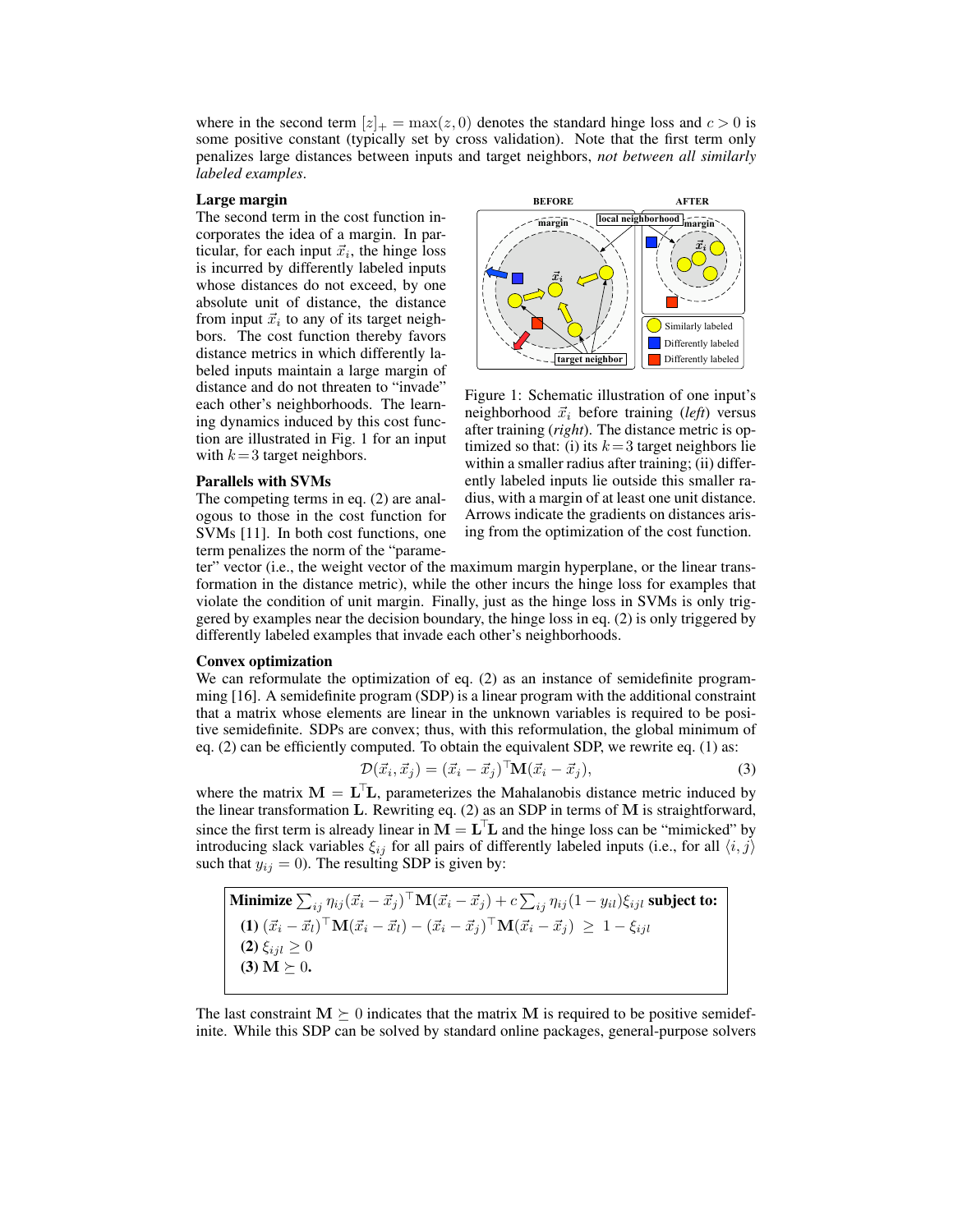tend to scale poorly in the number of constraints. Thus, for our work, we implemented our own special-purpose solver, exploiting the fact that most of the slack variables  $\{\xi_{ij}\}\$  never attain positive values<sup>1</sup>. The slack variables  $\{\xi_{ij}\}$  are sparse because most labeled inputs are well separated; thus, their resulting pairwise distances do not incur the hinge loss, and we obtain very few *active* constraints. Our solver was based on a combination of sub-gradient descent in both the matrices L and M, the latter used mainly to verify that we had reached the global minimum. We projected updates in M back onto the positive semidefinite cone after each step. Alternating projection algorithms provably converge [16], and in this case our implementation worked much faster than generic solvers<sup>2</sup>.

## 3 Results

We evaluated the algorithm in the previous section on seven data sets of varying size and difficulty. Table 1 compares the different data sets. Principal components analysis (PCA) was used to reduce the dimensionality of image, speech, and text data, both to speed up training and avoid overfitting. Except for Isolet and MNIST, all of the experimental results are averaged over several runs of randomly generated 70/30 splits of the data. Isolet and MNIST have pre-defined training/test splits. For the other data sets, we randomly generated 70/30 splits for each run. Both the number of target neighbors  $(k)$  and the weighting parameter  $(c)$  in eq. (2) were set by cross validation. (For the purpose of cross-validation, the training sets were further partitioned into training and validation sets.) We begin by reporting overall trends, then discussing the individual data sets in more detail.

We first compare kNN classification error rates using Mahalanobis versus Euclidean distances. To break ties among different classes, we repeatedly reduced the neighborhood size, ultimately classifying (if necessary) by just the  $k = 1$  nearest neighbor. Fig. 2 summarizes the main results. Except on the smallest data set (where over-training appears to be an issue), the Mahalanobis distance metrics learned by semidefinite programming led to significant improvements in kNN classification, both in training and testing. The training error rates reported in Fig. 2 are leave-one-out estimates.

We also computed test error rates using a variant of kNN classification, inspired by previous work on energy-based models [2]. Energy-based classification of a test example  $\vec{x}_t$  was done by finding the label that minimizes the cost function in eq. (2). In particular, for a hypothetical label  $y_t$ , we accumulated the squared distances to the  $k$  nearest neighbors of  $\vec{x}_t$  that share the same label in the training set (corresponding to the first term in the cost function); we also accumulated the hinge loss over all pairs of differently labeled examples that result from labeling  $\vec{x}_t$  by  $y_t$  (corresponding to the second term in the cost function). Finally, the test example was classified by the hypothetical label that minimized the combination of these two terms:

$$
y_t = \operatorname{argmin}_{y_t} \sum_j \eta_{tj} ||\mathbf{L}(\vec{x}_t - \vec{x}_j)||^2 + c \sum_{j,i=t} \eta_{ij} (1 - y_{il}) \left[1 + ||\mathbf{L}(\vec{x}_i - \vec{x}_j)||^2 - ||\mathbf{L}(\vec{x}_i - \vec{x}_l)||^2\right]_+
$$

As shown in Fig. 2, energy-based classification with this assignment rule generally led to even further reductions in test error rates.

Finally, we compared our results to those of multiclass SVMs [4]. On each data set (except MNIST), we trained multiclass SVMs using linear and RBF kernels; Fig. 2 reports the results of the better classifier. On MNIST, we used a non-homogeneous polynomial kernel of degree four, which gave us our best results. (See also [9].)

 $<sup>1</sup>A$  great speedup can be achieved by solving an SDP that only monitors a fraction of the margin</sup> conditions, then using the resulting solution as a starting point for the actual SDP of interest.

<sup>2</sup>A matlab implementation is currently available at http://www.seas.upenn.edu/∼kilianw/lmnn.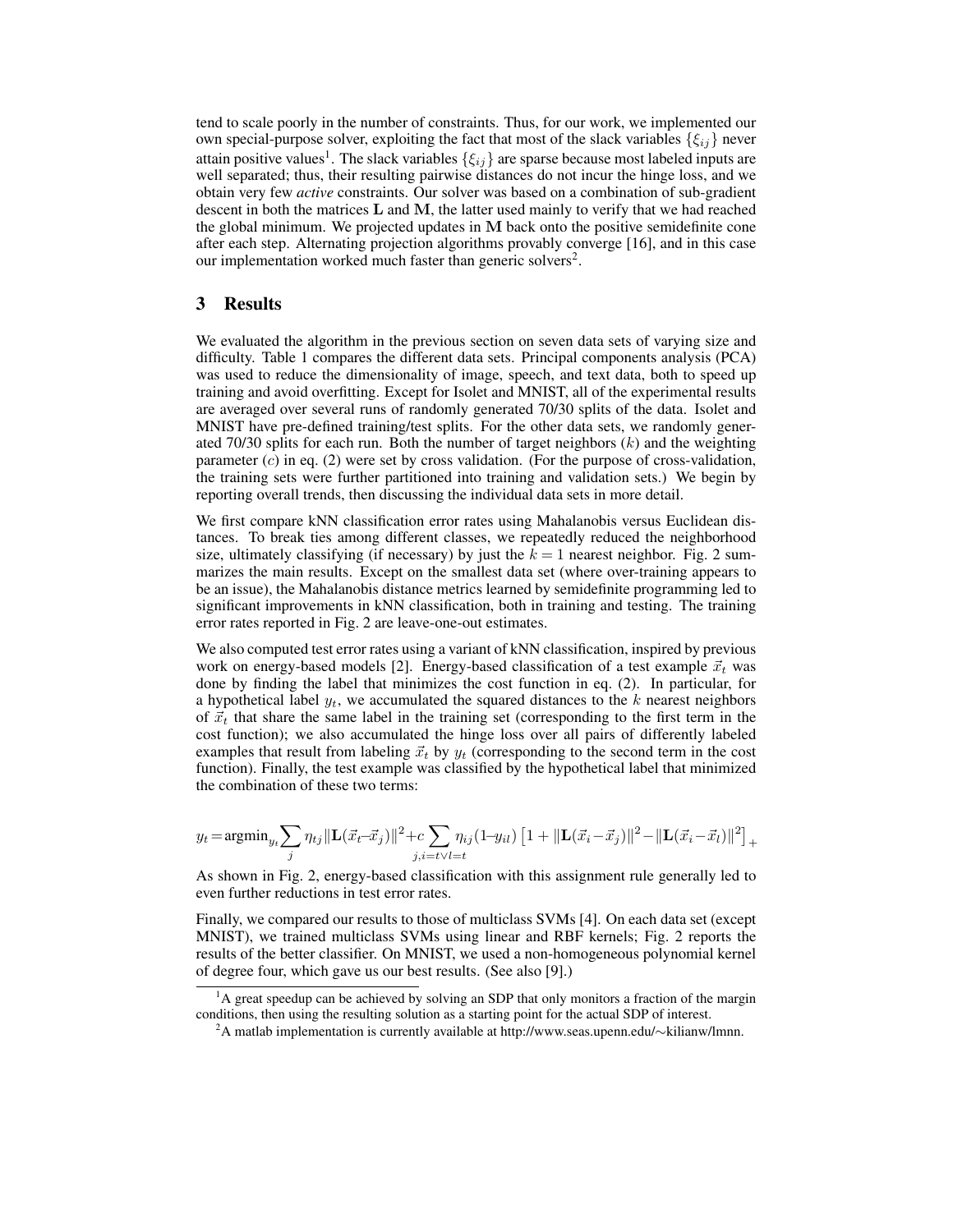|                    | Iris | Wine | Faces | Bal   | Isolet          | <b>News</b> | <b>MNIST</b> |
|--------------------|------|------|-------|-------|-----------------|-------------|--------------|
| examples (train)   | 106  | 126  | 280   | 445   | 6238            | 16000       | 60000        |
| examples (test)    | 44   | 52   | 120   | 90    | 1559            | 2828        | 10000        |
| classes            | 3    | 3    | 40    | 3     | 26              | 20          | 10           |
| input dimensions   | 4    | 13   | 1178  | 4     | 617             | 30000       | 784          |
| features after PCA | 4    | 13   | 30    | 4     | 172             | 200         | 164          |
| constraints        | 5278 | 7266 | 78828 | 76440 | 37 Mil          | 164 Mil     | 3.3 Bil      |
| active constraints | 113  | 1396 | 7665  | 3099  | 45747           | 732359      | 243596       |
| CPU time (per run) | 2s   | 8s   | 7s    | 13s   | 11 <sub>m</sub> | 1.5h        | 4h           |
| runs               | 100  | 100  | 100   | 100   |                 | 10          |              |

Table 1: Properties of data sets and experimental parameters for LMNN classification.



Figure 2: Training and test error rates for kNN classification using Euclidean versus Mahalanobis distances. The latter yields lower test error rates on all but the smallest data set (presumably due to over-training). Energy-based classification (see text) generally leads to further improvement. The results approach those of state-of-the-art multiclass SVMs.

#### Small data sets with few classes

The wine, iris, and balance data sets are small data sets, with less than 500 training examples and just three classes, taken from the UCI Machine Learning Repository<sup>3</sup>. On data sets of this size, a distance metric can be learned in a matter of seconds. The results in Fig. 2 were averaged over 100 experiments with different random 70/30 splits of each data set. Our results on these data sets are roughly comparable (i.e., better in some cases, worse in others) to those of neighborhood component analysis (NCA) and relevant component analysis (RCA), as reported in previous work [7].

## Face recognition

The AT&T face recognition data set<sup>4</sup> contains 400 grayscale images of 40 individuals in 10 different poses. We downsampled the images from to  $38 \times 31$  pixels and used PCA to obtain 30-dimensional eigenfaces [15]. Training and test sets were created by randomly sampling 7 images of each person for training and 3 images for testing. The task involved 40-way classification—essentially, recognizing a face from an unseen pose. Fig. 2 shows the improvements due to LMNN classification. Fig. 3 illustrates the improvements more graphically by showing how the  $k = 3$  nearest neighbors change as a result of learning a Mahalanobis metric. (Though the algorithm operated on low dimensional eigenfaces, for clarity the figure shows the rescaled images.)

<sup>3</sup>Available at http://www.ics.uci.edu/∼mlearn/MLRepository.html.

<sup>4</sup>Available at http://www.uk.research.att.com/facedatabase.html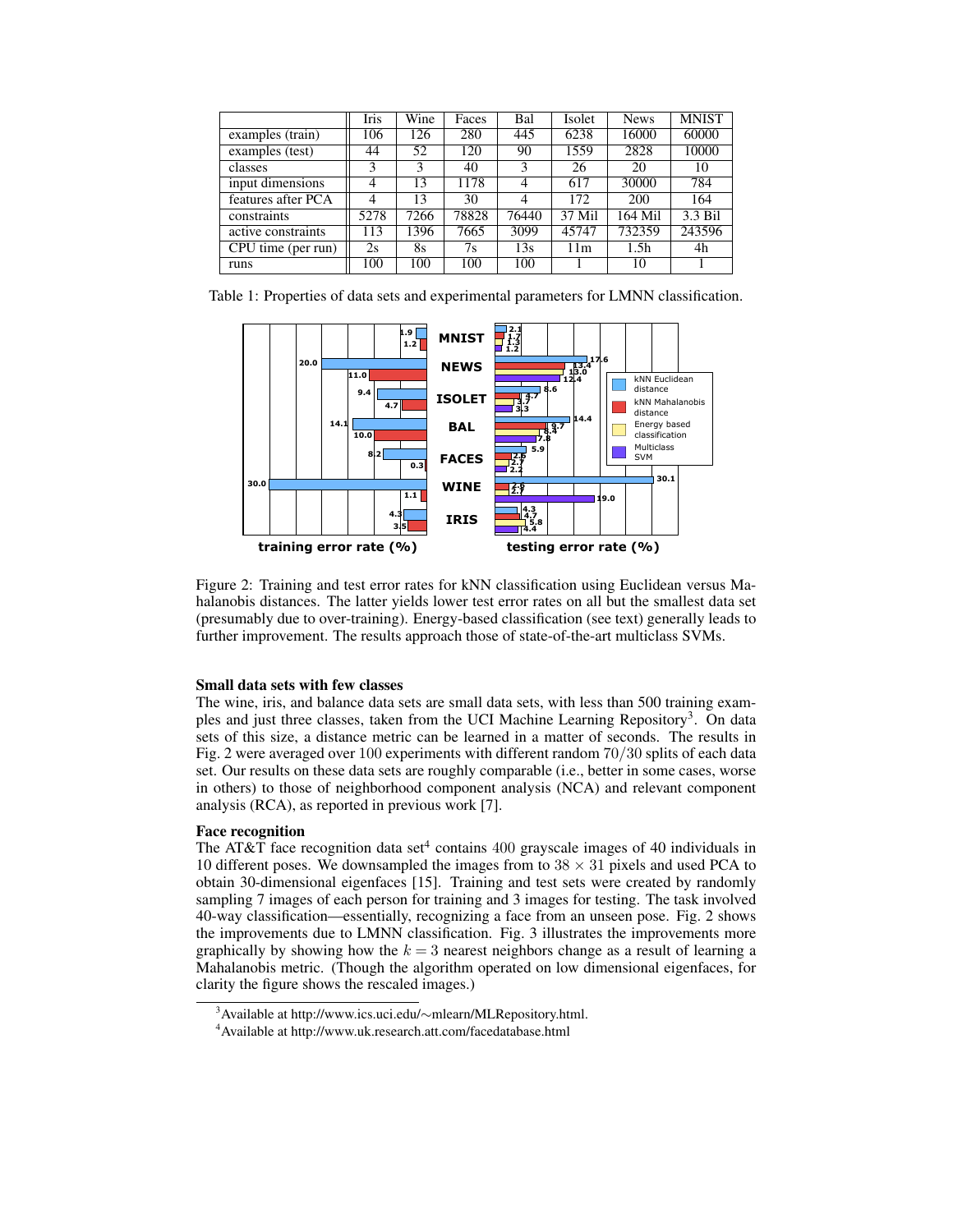| Test Image:                                                 |  |  |  |  |
|-------------------------------------------------------------|--|--|--|--|
| Among 3 nearest neighbors<br>after but not before training: |  |  |  |  |
| Among 3 nearest neighbors<br>before but not after training: |  |  |  |  |

Figure 3: Images from the AT&T face recognition data base. *Top row*: an image correctly recognized by kNN classification ( $k = 3$ ) with Mahalanobis distances, but not with Euclidean distances. *Middle row*: correct match among the  $k=3$  nearest neighbors according to Mahalanobis distance, but not Euclidean distance. *Bottom row*: incorrect match among the  $k=3$  nearest neighbors according to Euclidean distance, but not Mahalanobis distance.

#### Spoken letter recognition

The Isolet data set from UCI Machine Learning Repository has 6238 examples and 26 classes corresponding to letters of the alphabet. We reduced the input dimensionality (originally at 617) by projecting the data onto its leading 172 principal components—enough to account for 95% of its total variance. On this data set, Dietterich and Bakiri report test error rates of 4.2% using nonlinear backpropagation networks with 26 output units (one per class) and 3.3% using nonlinear backpropagation networks with a 30-bit error correcting code [5]. LMNN with energy-based classification obtains a test error rate of 3.7%.

### Text categorization

The 20-newsgroups data set consists of posted articles from 20 newsgroups, with roughly 1000 articles per newsgroup. We used the  $18828$ -version of the data set<sup>5</sup> which has crosspostings removed and some headers stripped out. We tokenized the newsgroups using the rainbow package [10]. Each article was initially represented by the weighted word-counts of the 20,000 most common words. We then reduced the dimensionality by projecting the data onto its leading 200 principal components. The results in Fig. 2 were obtained by averaging over 10 runs with 70/30 splits for training and test data. Our best result for LMMN on this data set at 13.0% test error rate improved significantly on kNN classification using Euclidean distances. LMNN also performed comparably to our best multiclass SVM [4], which obtained a 12.4% test error rate using a linear kernel and 20000 dimensional inputs.

### Handwritten digit recognition

The MNIST data set of handwritten digits<sup>6</sup> has been extensively benchmarked [9]. We deskewed the original  $28 \times 28$  grayscale images, then reduced their dimensionality by retaining only the first 164 principal components (enough to capture 95% of the data's overall variance). Energy-based LMNN classification yielded a test error rate at 1.3%, cutting the baseline kNN error rate by over one-third. Other comparable benchmarks [9] (not exploiting additional prior knowledge) include multilayer neural nets at 1.6% and SVMs at 1.2%. Fig. 4 shows some digits whose nearest neighbor changed as a result of learning, from a mismatch using Euclidean distance to a match using Mahanalobis distance.

## 4 Related Work

Many researchers have attempted to learn distance metrics from labeled examples. We briefly review some recent methods, pointing out similarities and differences with our work.

<sup>5</sup>Available at http://people.csail.mit.edu/jrennie/20Newsgroups/

<sup>6</sup>Available at http://yann.lecun.com/exdb/mnist/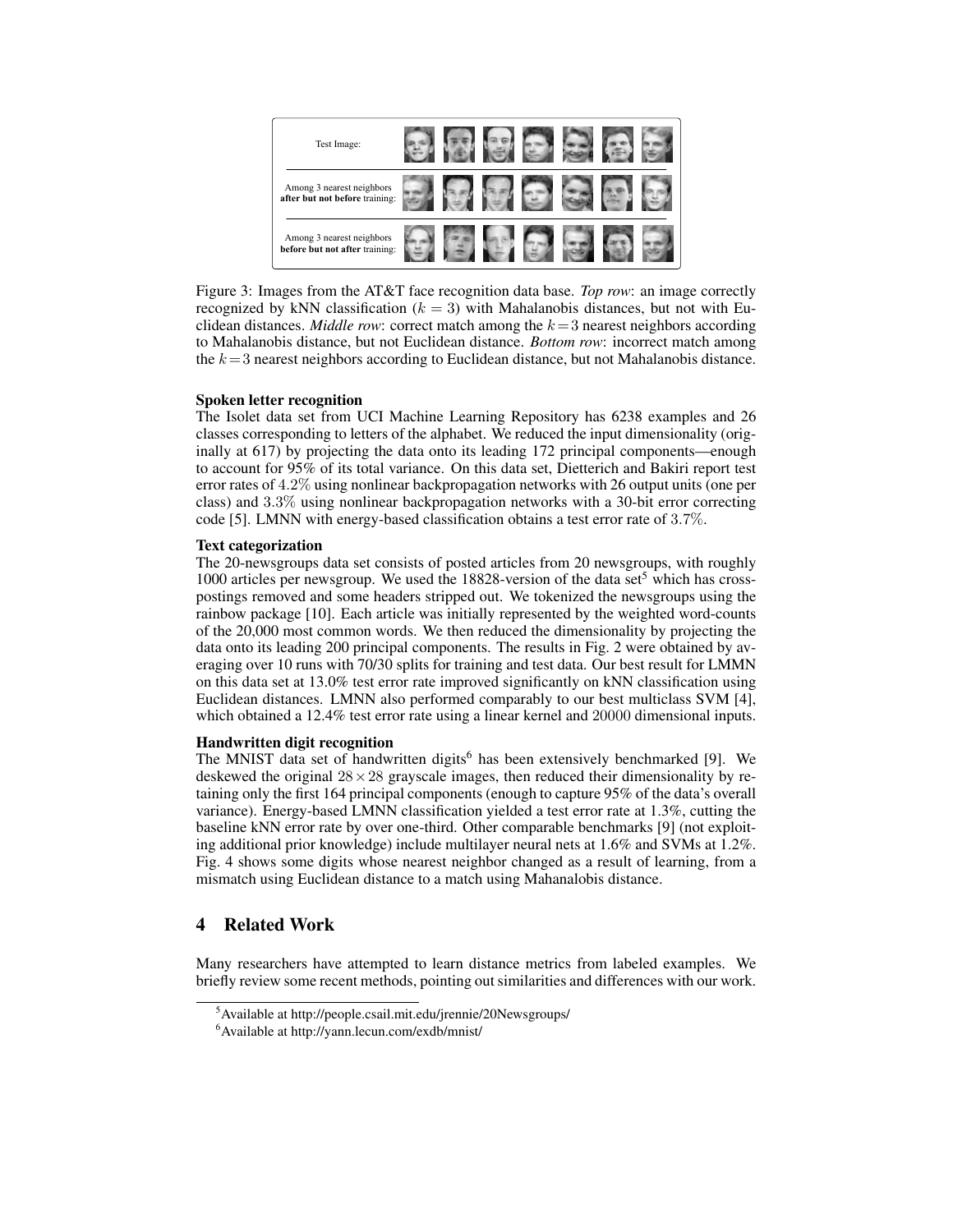| Test Image:                                            |  |  |  |  |  |  |  |  | 0 1 2 2 3 3 4 4 5 5 0 5 7 1 8 3 9 1 |  |
|--------------------------------------------------------|--|--|--|--|--|--|--|--|-------------------------------------|--|
| Nearest neighbor 0 1 1 2 2 3 3 4 4 5 5 0 6 7 1 8 8 9 1 |  |  |  |  |  |  |  |  |                                     |  |
| Nearest neighbor 22210334106607113591                  |  |  |  |  |  |  |  |  |                                     |  |

Figure 4: *Top row:* Examples of MNIST images whose nearest neighbor changes during training. *Middle row:* nearest neighbor after training, using the Mahalanobis distance metric. *Bottom row:* nearest neighbor before training, using the Euclidean distance metric.

Xing et al [17] used semidefinite programming to learn a Mahalanobis distance metric for clustering. Their algorithm aims to minimize the sum of squared distances between similarly labeled inputs, while maintaining a lower bound on the sum of distances between differently labeled inputs. Our work has a similar basis in semidefinite programming, but differs in its focus on local neighborhoods for kNN classification.

Shalev-Shwartz et al [12] proposed an online learning algorithm for learning a Mahalanobis distance metric. The metric is trained with the goal that all similarly labeled inputs have small pairwise distances (bounded from above), while all differently labeled inputs have large pairwise distances (bounded from below). A margin is defined by the difference of these thresholds and induced by a hinge loss function. Our work has a similar basis in its appeal to margins and hinge loss functions, but again differs in its focus on local neighborhoods for kNN classification. In particular, we do not seek to minimize the distance between all similarly labeled inputs, only those that are specified as neighbors.

Goldberger et al [7] proposed neighborhood component analysis (NCA), a distance metric learning algorithm especially designed to improve kNN classification. The algorithm minimizes the probability of error under stochastic neighborhood assignments using gradient descent. Our work shares essentially the same goals as NCA, but differs in its construction of a convex objective function.

Chopra et al [2] recently proposed a framework for similarity metric learning in which the metrics are parameterized by pairs of identical convolutional neural nets. Their cost function penalizes large distances between similarly labeled inputs and small distances between differently labeled inputs, with penalties that incorporate the idea of a margin. Our work is based on a similar cost function, but our metric is parameterized by a linear transformation instead of a convolutional neural net. In this way, we obtain an instance of semidefinite programming.

Relevant component analysis (RCA) constructs a Mahalanobis distance metric from a weighted sum of in-class covariance matrices [13]. It is similar to PCA and linear discriminant analysis (but different from our approach) in its reliance on second-order statistics.

Hastie and Tibshirani [?] and Domeniconi et al [6] consider schemes for locally adaptive distance metrics that vary throughout the input space. The latter work appeals to the goal of margin maximization but otherwise differs substantially from our approach. In particular, Domeniconi et al [6] suggest to use the decision boundaries of SVMs to induce a locally adaptive distance metric for kNN classification. By contrast, our approach (though similarly named) does not involve the training of SVMs.

# 5 Discussion

In this paper, we have shown how to learn Mahalanobis distance metrics for kNN classification by semidefinite programming. Our framework makes no assumptions about the structure or distribution of the data and scales naturally to large number of classes. Ongoing